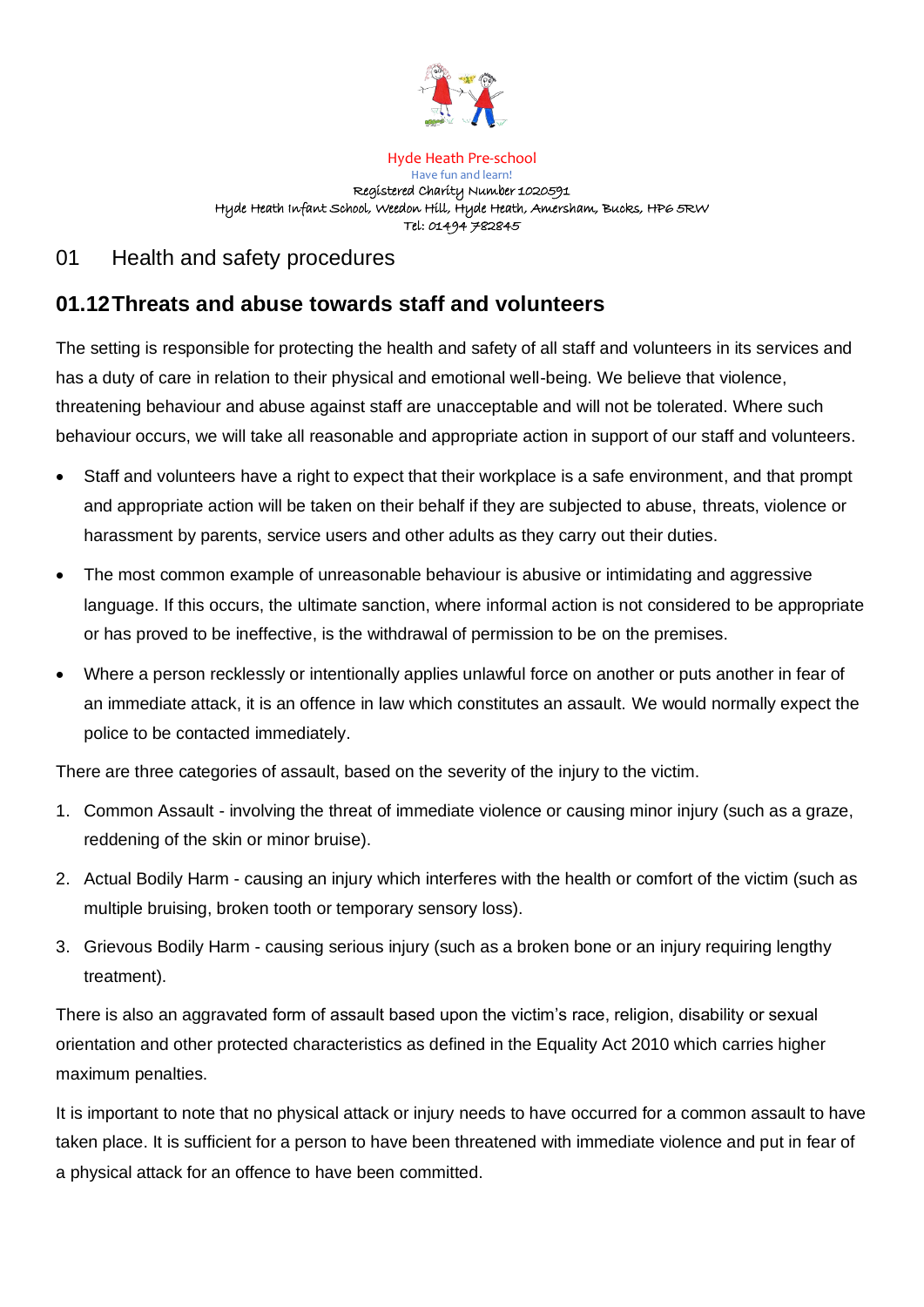Any staff member or volunteer who feels under threat or has been threatened, assaulted, or intimidated in the course of their work must report this immediately to their manager who will follow the setting manager's procedures and guidance for responding.

999 should always be used when the immediate attendance of a police officer is required. The police support the use of 999 in all cases where:

- there is danger to life
- there is a likelihood of violence
- an assault is, or is believed to be, in progress
- the offender is on the premises
- the offence has just occurred, and an early arrest is likely

If it is not possible to speak when making a 999 call because it alerts an offender, cough quietly or make a noise on the line, then follow the prompts to dial 55 (mobiles only) for a silent call. Police may be able to trace the call and attend the premises.

### **Harassment and intimidation**

Staff may find themselves subject to a pattern of persistent unreasonable behaviour from individual parents or service users. This behaviour may not be abusive or overtly aggressive but could be perceived as intimidating and oppressive. In these circumstances staff may face a barrage of constant demands or criticisms on an almost daily basis, in a variety of formats for instance, email or telephone. They may not be particularly taxing or serious when viewed in isolation but can have a cumulative effect over a period of undermining their confidence, well-being, and health. In extreme cases, the behaviour of the parent or other service user may constitute an offence under the Protection from Harassment Act 1997, whereby:

*A person must not pursue a course of conduct:*

*(a) which amounts to harassment of another, and*

*(b) which he knows or ought to know amounts to harassment of the other.*

If so, the police have powers to act against the offender. Such situations are rare but, when they do arise, they can have a damaging effect on staff and be very difficult to resolve. If the actions of a parent appear to be heading in this direction, staff should speak to their manager who will take appropriate action to support. This may include the manager sending a letter to the aggressor, warning them that their behaviour is unacceptable and may result in further action being taken against them. All incidents must be recorded and reported to the setting's line manager using form**.**

#### **Banning parents and other visitors from the premises**

Parents and some other visitors normally have implied permission to be on the premises at certain times and for certain purposes, and they will not therefore be trespassers unless the implied permission is withdrawn.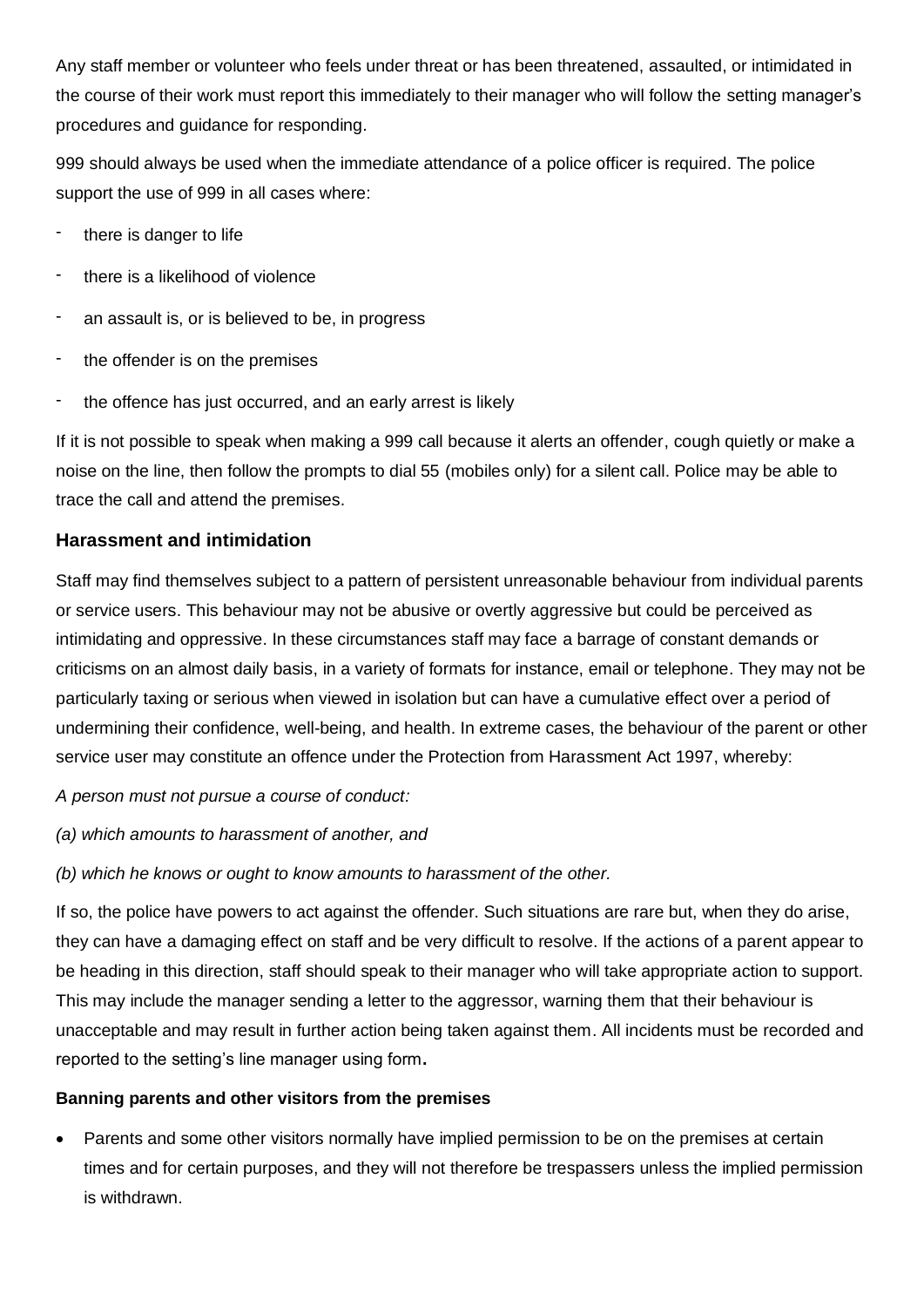- If a parent or other person continues to behave unreasonably on the premises a letter will be sent to them from the owners/directors/trustees, withdrawing the implied permission for them to be there.
- Further breaches may lead to prosecution of the person concerned by the police and they are treated as a trespasser.
- Full records are kept of each incident, in the Reportable Incident Record, including details of any person(s) who witnessed the behaviour of the trespasser(s), since evidence will need to be provided to the Court.

#### **Dealing with an incident**

- We would normally expect all cases of assault, and all but the most minor of other incidents, to be regarded as serious matters which should be reported to the setting manager and/or the police and followed up with due care and attention.
- A record of the incident must be made whether the police are involved or not.
- Whilst acknowledging that service users i.e. parents and families, may themselves be under severe stress, it is never acceptable for them to behave aggressively towards staff and volunteers. Individual circumstances along with the nature of the threat are considered before further action is taken.
- All parties involved should consider the needs, views, feelings and wishes of the victim at every stage. We will ensure sympathetic and practical help, support and counselling is available to the victim both at the time of the incident and subsequently.
- A range of support can be obtained:
	- from the setting manager, owners/directors/trustees and/or a staff colleague
	- from Victim Support on giving evidence in court
- In non-urgent cases, where the incident is not thought to be an emergency, but police involvement is required, all staff and volunteers are aware of the non-emergency police contact number for the area.
- 999 calls receive an immediate response. Unless agreed at the time, non-emergency calls are normally attended within 8 hours (24 hours at the latest).
- When they attend the setting or service, the police will take written statements from the victim (including a 'Victim Personal Statement') and obtain evidence to investigate the offence in the most appropriate and effective manner.
- The police will also consider any views expressed by the setting manager and owner/directors/trustees as to the action they would like to see taken. The manager should speak to the victim and be aware of his or her views before confirming with the police how they wish them to proceed.
- In some cases the victim may be asked by the police if he/she wishes to make a complaint or allegation against the alleged offender. It is important to ensure that the victim can discuss the matter with their line manager, a colleague or friend before deciding on their response. It is helpful for the victim to be